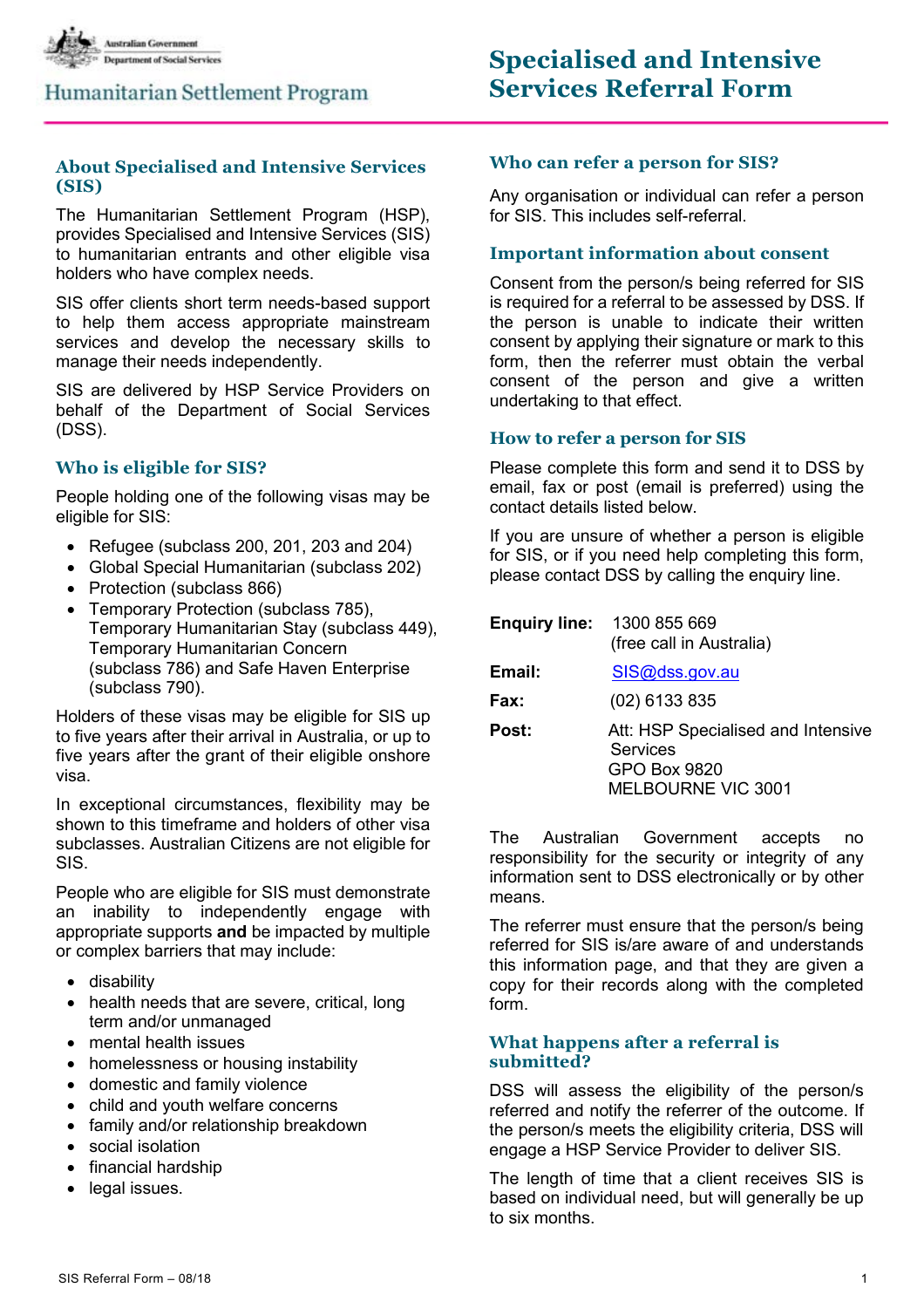

### Humanitarian Settlement Program

## **Part 1 - Details of the organisation or individual making the referral**

| <b>Organisation name</b><br>(if relevant) |              | <b>Date</b> |  |
|-------------------------------------------|--------------|-------------|--|
| Contact name/<br>Name of individual       | <b>Phone</b> | Email       |  |

*Note: If you are referring yourself for SIS, you do not need to complete Part 1* 

## **Part 2 - Details of the primary person being referred**

| <b>Family name</b>                                                                                                                           |                                | <b>First name</b> |                                           |
|----------------------------------------------------------------------------------------------------------------------------------------------|--------------------------------|-------------------|-------------------------------------------|
| Date of birth OR age                                                                                                                         | Gender: Male $\square$         | Female $\Box$     | Indeterminate/Intersex/Unspecified $\Box$ |
| <b>Country of birth</b>                                                                                                                      |                                | Religion          |                                           |
| <b>Street Address</b>                                                                                                                        |                                | <b>Suburb</b>     |                                           |
| <b>State/Territory</b>                                                                                                                       |                                | <b>Postcode</b>   |                                           |
| <b>Mobile Phone</b>                                                                                                                          | <b>Arrival Date (if known)</b> |                   |                                           |
| Visa subclass (if known)                                                                                                                     |                                |                   |                                           |
| 203 $\Box$ 204 $\Box$ 866 $\Box$ 449 $\Box$ 785 $\Box$ 786 $\Box$ 790 $\Box$ Other $\Box$ (specify)<br>$202$ $\Box$<br>201 □<br>$200$ $\Box$ |                                |                   |                                           |
| Interpreter<br>No                                                                                                                            | Primary<br>Yes $\Box$          |                   | <b>Alternative</b>                        |
| required?                                                                                                                                    | language                       |                   | language                                  |

## **Part 3 - Other family members being referred**

|                           | Number of other family members of the primary person being referred |                   |     |
|---------------------------|---------------------------------------------------------------------|-------------------|-----|
| Names and ages (if known) |                                                                     |                   |     |
| <b>Family name</b>        |                                                                     | <b>First name</b> | Age |
| <b>Family name</b>        |                                                                     | <b>First name</b> | Age |
| <b>Family name</b>        |                                                                     | <b>First name</b> | Age |
| <b>Family name</b>        |                                                                     | <b>First name</b> | Age |
| <b>Family name</b>        |                                                                     | <b>First name</b> | Age |
|                           |                                                                     |                   |     |

*If you need more space, please attach additional details*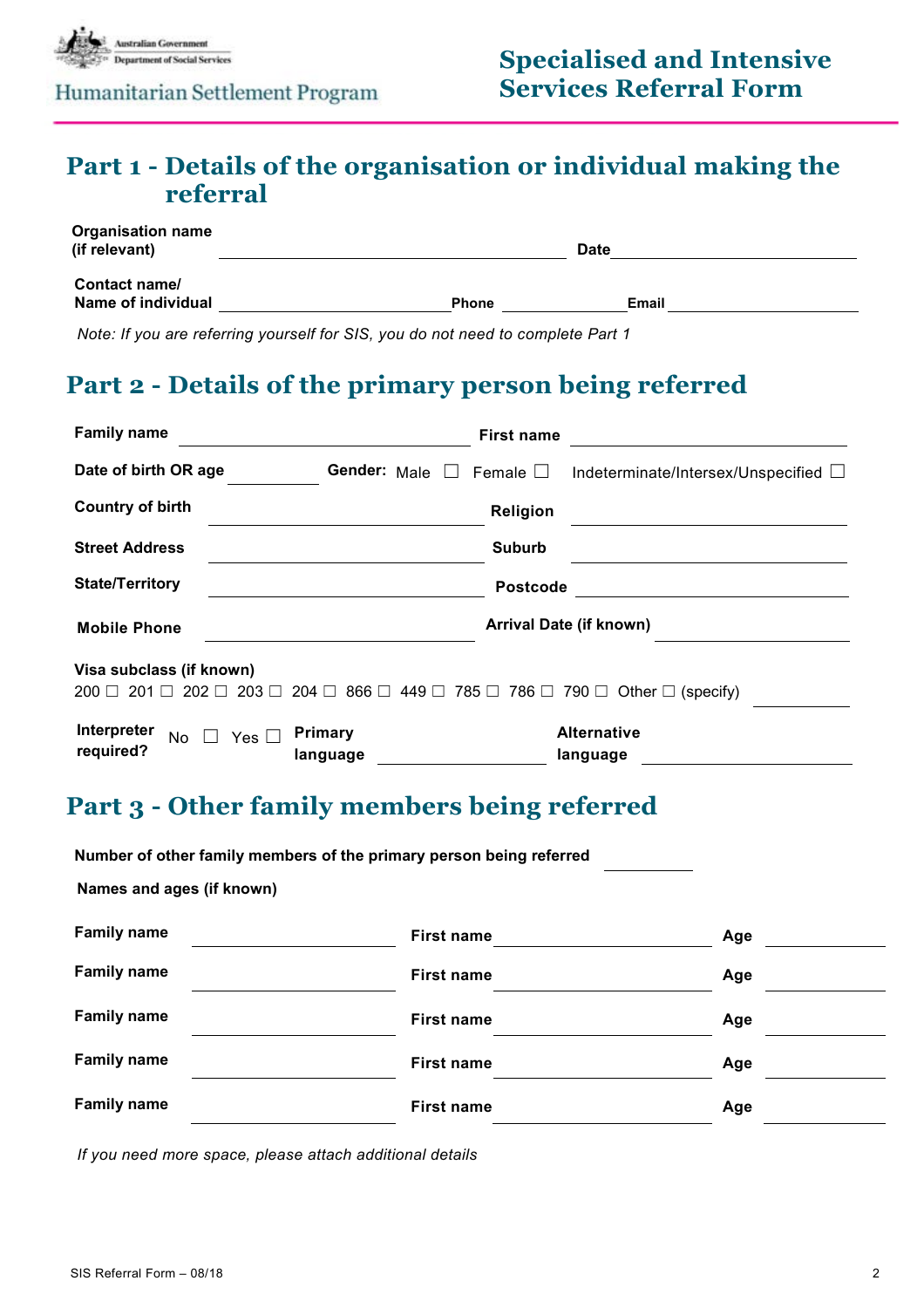## **Part 4 - Consent**

**Important:** You (the referrer) must obtain consent from all adults being referred. For children under 18 years of age, the child's parent/guardian must sign on their behalf. If you are unable to obtain the person/s signature or mark, you must obtain their verbal consent and indicate this below.

DSS will only collect, use or disclose personal information for a lawful purpose directly related to the provision of SIS and the Department of Home Affairs' UHM Program and for the future evaluation of the HSP.

DSS will take reasonable steps to ensure that personal information provided in a referral for SIS is disclosed to any contracted service providers in accordance with the *Privacy Act 1988*. The DSS Privacy Policy is available on the DSS website (www.dss.gov.au). The DSS Privacy Policy explains how a person can make a privacy complaint to DSS or seek access to or correction of personal information held by DSS.

*(Name of primary person)*

- information in this form being provided to DSS to assess my eligibility for SIS and for directly related administration purposes;
- being referred for SIS or to the Department of Home Affairs' Unaccompanied Humanitarian Minors (UHM) Program, where appropriate;
- my being provided with SIS; and
- DSS, its service providers, the Department of Home Affairs and other relevant agencies using and disclosing my personal information where that use or disclosure is directly relevant to the provision and administration of SIS or the UHM Program.

| Signature of primary person |      |
|-----------------------------|------|
| or parent/guardian          | Date |

The consent of all people aged 18 and over listed in Part 3 must also be individually recorded:

| <b>Full name</b> | Signature/mark | <b>Date</b> |
|------------------|----------------|-------------|
| <b>Full name</b> | Signature/mark | <b>Date</b> |
| <b>Full name</b> | Signature/mark | <b>Date</b> |
| <b>Full name</b> | Signature/mark | <b>Date</b> |

*If you need more space, please attach additional details*

### **If signature or mark cannot be obtained, I (the referrer) declare that:**

- 1. I have fully explained to the person/s or parent/guardian listed in this form the purpose of collecting their (and any persons under the age of 18 mentioned in the referral) personal information, how it will be used and to whom it may be disclosed
- 2. The person/s or parent/guardian has acknowledged that they understand this purpose, use and disclosure and I am satisfied that they do understand; and
- 3. The person/s or parent/guardian has verbally consented to the collection, use and disclosure of their personal information.

#### **Signature of referrer Date**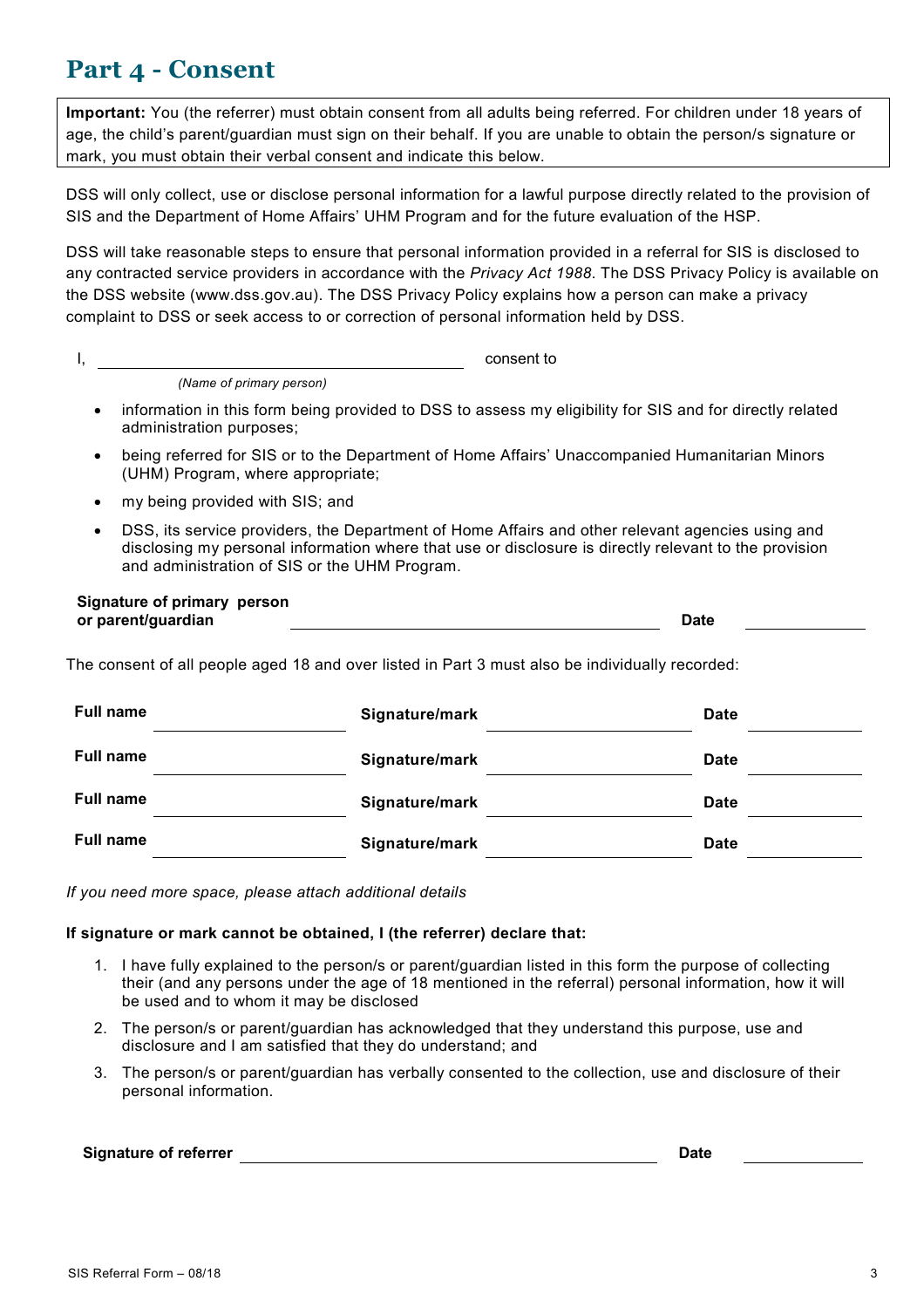# **Part 5 - Support organisations/services**

Provide details of organisations or services involved with the person/s.

| <b>Organisation name</b> | Service/s provided | <b>Organisation contact</b> | <b>Dates</b> |
|--------------------------|--------------------|-----------------------------|--------------|
|                          |                    |                             | From:        |
|                          |                    |                             | To           |
|                          |                    |                             | From:        |
|                          |                    |                             | To           |
|                          |                    |                             | From:        |
|                          |                    |                             | To           |

*If you need more space, please attach additional details*

# **Part 6 - Issues impacting the person/s**

Please provide details of the issue/s impacting the person/s. Please ensure you provide information that is specific to each person you are referring for SIS.

| Issue/s                                                                                                                    | Name of person/s impacted | <b>Details</b> |
|----------------------------------------------------------------------------------------------------------------------------|---------------------------|----------------|
| <b>Disability</b><br>(may be diagnosed<br>or undiagnosed)                                                                  |                           |                |
| <b>Health needs that</b><br>are severe, critical,<br>long term and/or<br>unmanaged<br>(may be diagnosed<br>or undiagnosed) |                           |                |
| <b>Mental health</b><br>issues that<br>significantly impact<br>daily life<br>(may be diagnosed<br>or undiagnosed)          |                           |                |
| <b>Homelessness or</b><br>housing instability                                                                              |                           |                |
| <b>Domestic and</b><br>family violence                                                                                     |                           |                |
| Child and youth<br>welfare concerns                                                                                        |                           |                |